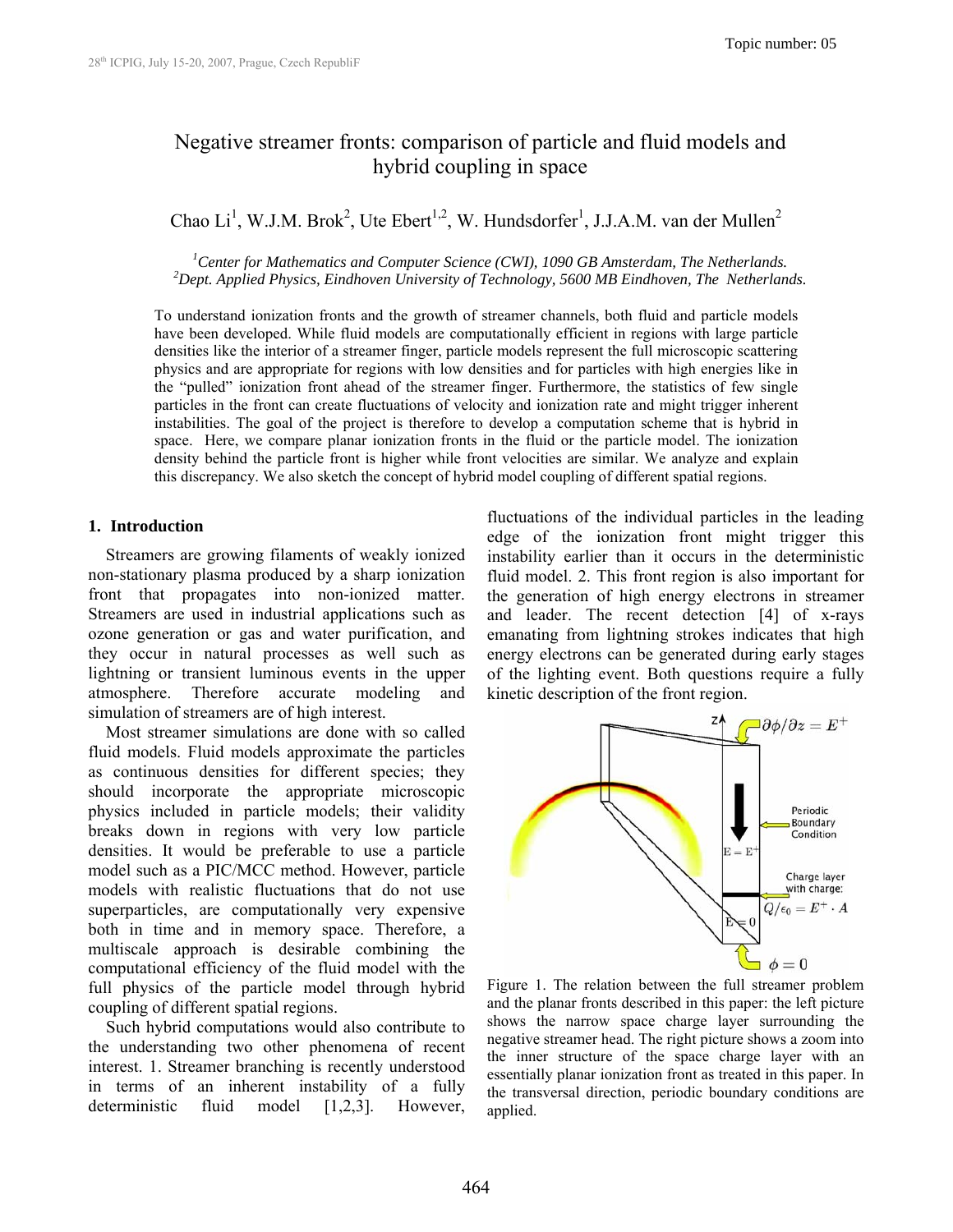Here we concentrate on negative streamer fronts in pure  $N_2$  under normal conditions. We first describe the general schemes of the particle and fluid models. Then we compare the results of both models for planar fronts. Planar fronts can be simulated with reasonable particle numbers without introducing super-particles by investigating a small, essentially one-dimensional section of the ionization front as illustrated in Fig. 1. The comparison shows clear discrepancies between the results of the particle and the fluid model. We analyze and explain this discrepancy. In the end, based on observation and analysis, we explain our hybrid concept.

#### **2. Overview of particle and fluid models**

We here describe the general schemes of the particle and fluid models. Details of the methodology and numerical implementation of the models are presented elsewhere.

#### a. Particle model

The particle model contains all the essential microscopic physical mechanisms that are thought to be relevant for the propagation of a negative impact ionization front in pure nitrogen. The collision of electrons with neutral molecules is treated as a stochastic Monte Carlo process. While propagating freely, the electrons follow a deterministic trajectory according to Newton's law. Because the mobility of the positive ions is two orders of magnitude smaller than that of the electrons, ions are treated as immobile within the short time scales investigated in this paper. Within the ionization front, recombination can be neglected as well. The space charges in the front change the local electric field, which is accounted for by solving the Poisson equation.

The electron-neutral collisions in the particle model can be elastic, inelastic or ionizing collisions. The probability distribution of the different collision processes depends on the electron energy at the moment of impact; we use the cross section data from the Siglo Database. As the collisions are random within a probability distribution, the actual type and time of a specific collision is sampled by a Monte Carlo process. Once the collision process is chosen, the energy loss of the electron is known. Different scattering methods have been discussed in [5]. Here, the scattering method described in [6] has been used for elastic and exciting collisions. In ionizing collisions, we use Opal's empirical fit [7] to determine the energy of the ejected electron. Energy conservation and the assumption [8] that scattered and ejected electron velocities are perpendicular and coplanar with the incident electron fix all scattering angles.

### b. Fluid model

The fluid model approximates the average dynamics of the local electrons as local densities depending on the local electric field. In general, it can be derived from the Boltzmann equation. But in practice, we have determined mobilities, ionization rates and diffusion coefficients from swarm experiments with the particle model.

The fluid model consists of continuum equations for electron and ion densities:

$$
\frac{\partial n_e}{\partial t} + \nabla \cdot \mathbf{j}_e = S
$$

$$
\frac{\partial n_p}{\partial t} = S
$$

$$
\mathbf{j}_e = -\mu \mathbf{E} n_e - \mathbf{D} \nabla n_e
$$

where  $n_e$  and  $n_p$  are the electron and ion densities,  $\mathbf{j}_e$  is the flux density,  $S = |n_e \mu(E) \mathbf{E}| \alpha(E)$  is the source of electrons due to impact ionization, μ represents the mobility and **D** is the diffusion matrix; the charge densities change the electric field according to the Poisson equation

$$
\nabla \cdot \mathbf{E} = \frac{e(n_p - n_e)}{\varepsilon_0}.
$$

## **3. Comparison of planar front results in particle and fluid model**

The results of particle and fluid model are compared for planar fronts. We first present results of the particle model in a field of strength E=100 kV/cm. The initial condition is a thin electron layer with enough electrons to screen the field behind the layer. Fig. 2 shows the ionization front at times  $t_1$ =450 ps (left) and  $t_2=900$  ps (right). It shows that the front moves with approximately stationary profile to the right; its velocity is about constant.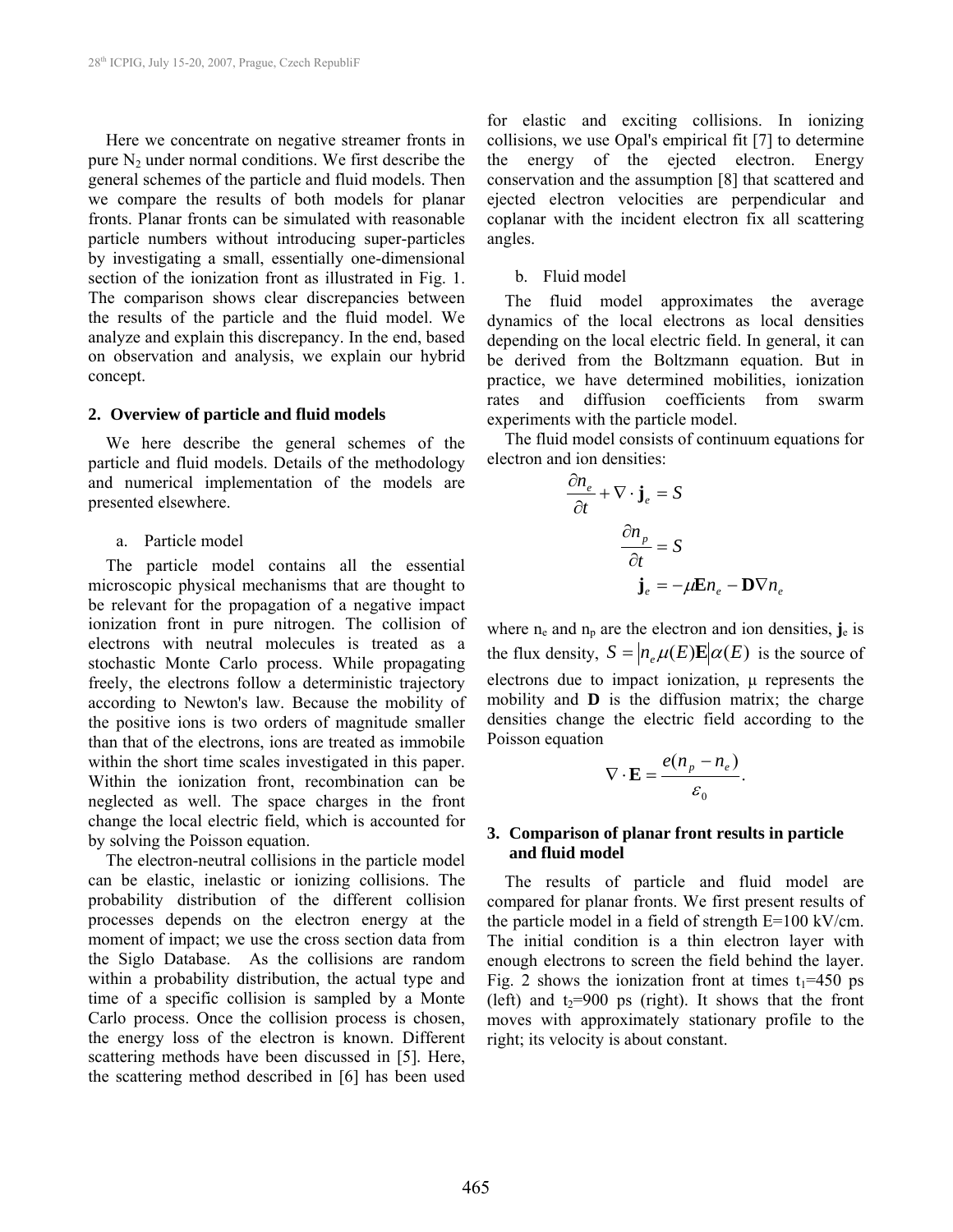

Figure 2. Spatial profile of a particle front within a field of 100 kV/cm at time  $t_1$ =450 ps (left) and  $t_2$ =900 ps (right). Panel (a) shows the density distribution of the electrons (solid) and the ions (dashed). Panel (b) shows the net negative charge distribution (solid) and the electric field (dashed). Panel (c) shows the total charge density of electrons and the charge density of electrons with an energy higher than 0, 15.6, 20, 30, and 50 eV, where 15.6 eV is the ionization energy. Panel (d) zooms into panel (c), both in space and in densities.

Both fluid and particle simulations have been carried out in the same set-up, and the parameter functions for the fluid model like mobility as a function of field strength  $\mu(E)$  were derived from the particle model. In Fig. 3, we compare the spatial profile of the electron density (solid) and ion density (dotted) in a particle simulation with the electron density (dashed) and ion density (dot-dashed) in a fluid simulation in a field of 100 kV/cm. Two features are clearly visible: First, the particle and the fluid front move with approximately the same velocity. Second, the maximal electron density in the front and the saturation level of the ionization behind the front are about 20% higher in the particle than in the fluid model. The density discrepancy increases with increasing field, from 10% at 50 kV/cm to 60% at 200 kV/cm.



Figure 3. Temporal evolution of the electron and ion densities in a planar front in a field of 100 kV/cm. Shown are the spatial profiles of electron and ion densities derived with the particle or the fluid model at time steps  $t=0.09$  ns, 0.36 ns, 0.63 ns, and 0.9 ns (solid lines:  $n_{e,part}$ , dashed:  $n_{e, fluid}$ , dotted:  $n_{p, part}$ , dot-dashed:  $n_{p, fluid}$ ).